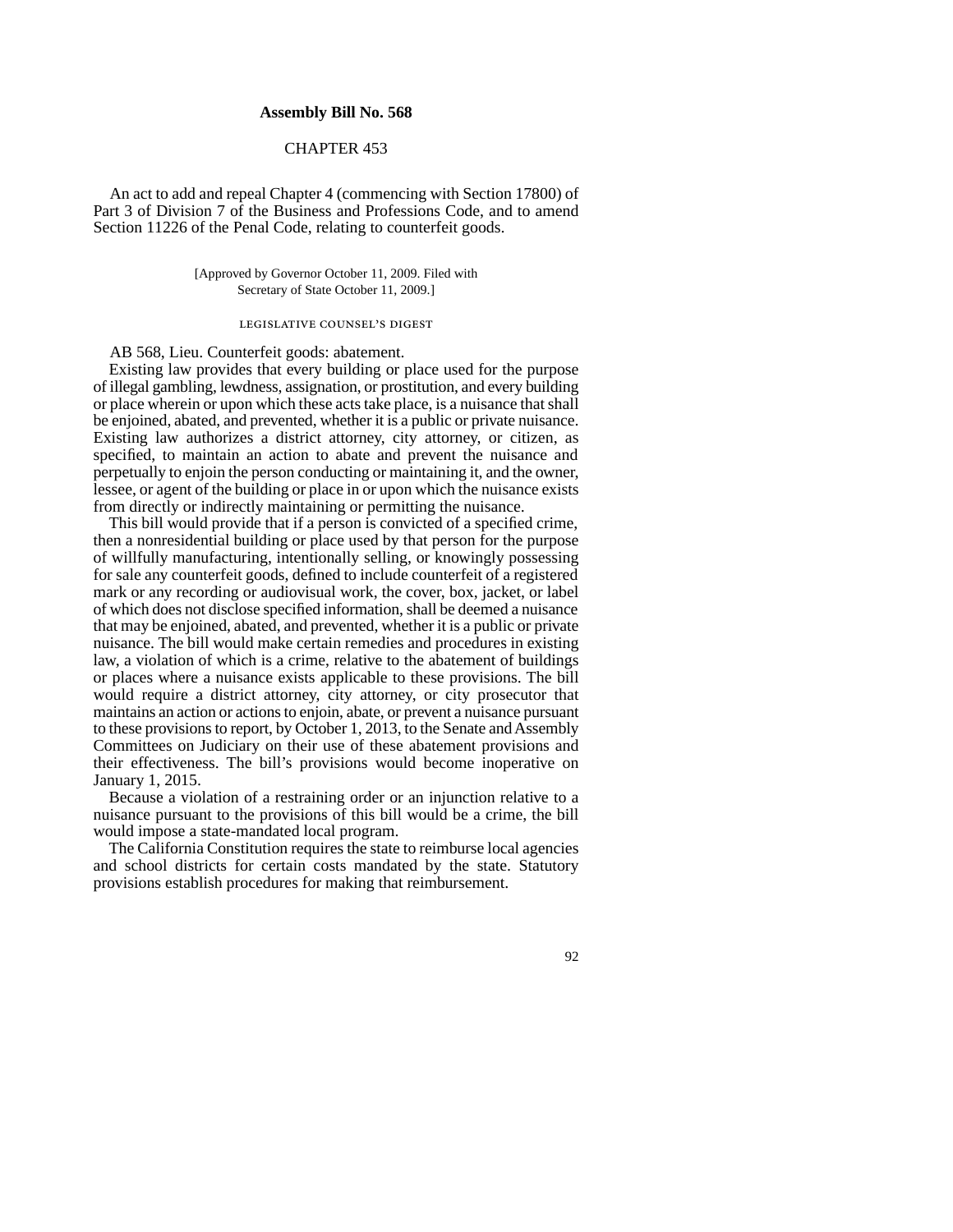This bill would provide that no reimbursement is required by this act for a specified reason.

*The people of the State of California do enact as follows:*

SECTION 1. Chapter 4 (commencing with Section 17800) is added to Part 3 of Division 7 of the Business and Professions Code, to read:

## CHAPTER 4. COUNTERFEITING ABATEMENT

17800. (a) If there is a conviction for a violation of Section 653w or paragraph (2) of subdivision (a) of Section 350 of the Penal Code by any person, then a nonresidential building or place used by that person for the purpose of willfully manufacturing, intentionally selling, or knowingly possessing for sale any counterfeit goods shall be deemed a nuisance which may be enjoined, abated, and prevented, and for which damages may be recovered, whether it is a public or private nuisance. The remedies and procedures provided in Article 2 (commencing with Section 11225) of Chapter 3 of Title 1 of Part 4 of the Penal Code may be applied by the court. For purposes of this section, an abatement under Section 11230 of the Penal Code is discretionary rather than mandatory and may be for a period up to one year.

(b) An owner shall be provided with 30 days' notice prior to the filing of an action to abate a nuisance under the provisions of this section.

(c) As used in this chapter, "counterfeit goods" means (1) any counterfeit of a mark registered with the Secretary of State or registered on the Principal Register of the United States Patent and Trademark Office or (2) any recording or audiovisual work, the cover, box, jacket, or label of which does not disclose the information as specified in subdivision (a) of Section 653w of the Penal Code.

17801. A district attorney, city attorney, or city prosecutor that maintains an action or actions to enjoin, abate, or prevent a nuisance pursuant to the provisions of this chapter shall report to the Senate and Assembly Committees on Judiciary, by October 1, 2013, on their use of the provisions of this chapter and their effectiveness. The report shall include, but not be limited to, all of the following:

(a) The frequency of use of the nuisance abatement provisions as well as statistics on whether the use of the abatement provisions correlates with a decrease in the use of criminal penalties.

(b) Any statistics or information concerning the impact of the use of these provisions on counterfeiting overall, both in the relevant county or city and overall.

17802. This chapter shall remain in effect only until January 1, 2015, and as of that date is repealed, unless a later enacted statute, that is enacted before January 1, 2015, deletes or extends that date.

SEC. 2. Section 11226 of the Penal Code is amended to read:

92